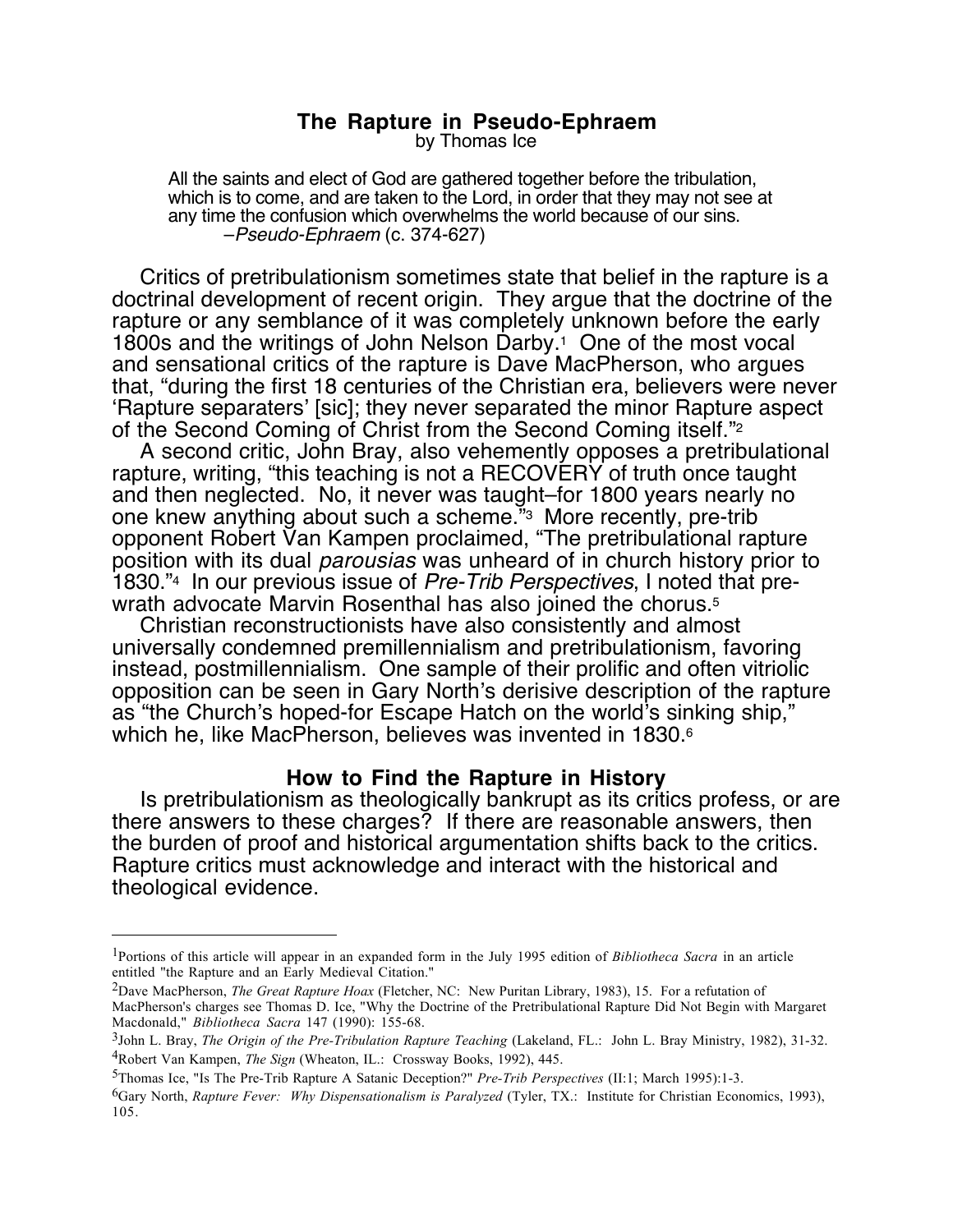Rapture critic William Bell has formulated three criteria for establishing the validity of a historical citation regarding the rapture. If any of his three criteria are met, then he acknowledges it is "of crucial importance, if found, whether by direct statement or clear inference." As will be seen, the Pseudo-Ephraem sermon meets not one, but two of his canons, namely, "Any mention that Christ's second coming was to consist of more than one phase, separated by an interval of years," and "any mention that Christ was to remove the church from the earth before the tribulation period."<sup>7</sup>

### **Pseudo-Ephraem's Rapture Statement**

I vividly remember the phone call at my office late one afternoon from Canadian prophecy teacher and writer Grant Jeffrey.8 He told me that he had found an ancient pre-trib rapture statement. I said, "Let's hear it." He read the following to me over the phone:

All the saints and elect of God are gathered together before the tribulation, which is to come, and are taken to the Lord, in order that they may not see at any time the confusion which overwhelms the world because of our sins.

I said that it sure sounds like a pre-trib statement and began to fire at him all the questions I have since received many times when telling others about the statement from Pseudo-Ephraem's sermon On the Last Times, the Antichrist, and the End of the World.<sup>9</sup> Grant's phone call started me on journey through many of the substantial libraries throughout the Washington, D.C. area in an effort to learn all I could about this historically significant statement. The more information I acquired, the more it led me to conclude that Grant is right to conclude that this is a pre-trib rapture statement of antiquity.

#### **Who is Pseudo-Ephraem?**

The word "Pseudo" (Greek for false) is a prefix attached by scholars to the name of a famous historical person or book of the Bible when one writes using that name. Pseudo-Ephraem claims that his sermon was written by Ephraem of Nisibis (306-73), considered to be the greatest figure in the history of the Syrian church. He was well-known for his poetics, rejection of rationalism, and confrontations with the heresies of Marcion, Mani, and the Arians. As a poet, exegete, and theologian, his style was similar to that of the Jewish midrashic and targumic traditions and he favored a contemplative approach to spirituality. So popular were

 $7$ William E. Bell, "A Critical Evaluation of the Pretribulation Rapture Doctrine in Christian Eschatology" (Ph.D. diss., New York University, 1967mm 26-27.

<sup>8</sup>For more information on the Pseudo-Ephraem statement see Grant R. Jeffrey, *Final Warning* (Toronto: Frontier Research Publications, 1995). Forthcoming, Timothy Demy and Thomas Ice, "The Rapture and an Early Medieval Citation" *Bibliotheca Sacra* 152 (July 1995): 300-11. Grant R. Jeffrey, "A Pretribulational Rapture Statement in the Early Medieval Church" in Thomas Ice and Timothy Demy, ed., *When the Trumpet Sounds: Today's Foremost Authorities Speak Out on End-Time Controversies* (Eugene, Or: Harvest House, 1995).

<sup>9</sup>Grant Jeffrey found the statement in Paul J. Alexander, *The Byzantine Apocalyptic Tradition,* by (Berkeley: University of California Press, 1985), 2.10. The late Alexander found the sermon in C. P. Caspari, ed. *Briefe, Abhandlungen und Predigten aus den zwei letzten Jahrhunderten des kirchlichen Altertums und dem Anfang des Mittelaters*, (Christiania, 1890), 208-20. This German work also contains Caspari's commentary on the sermon on pages 429-72.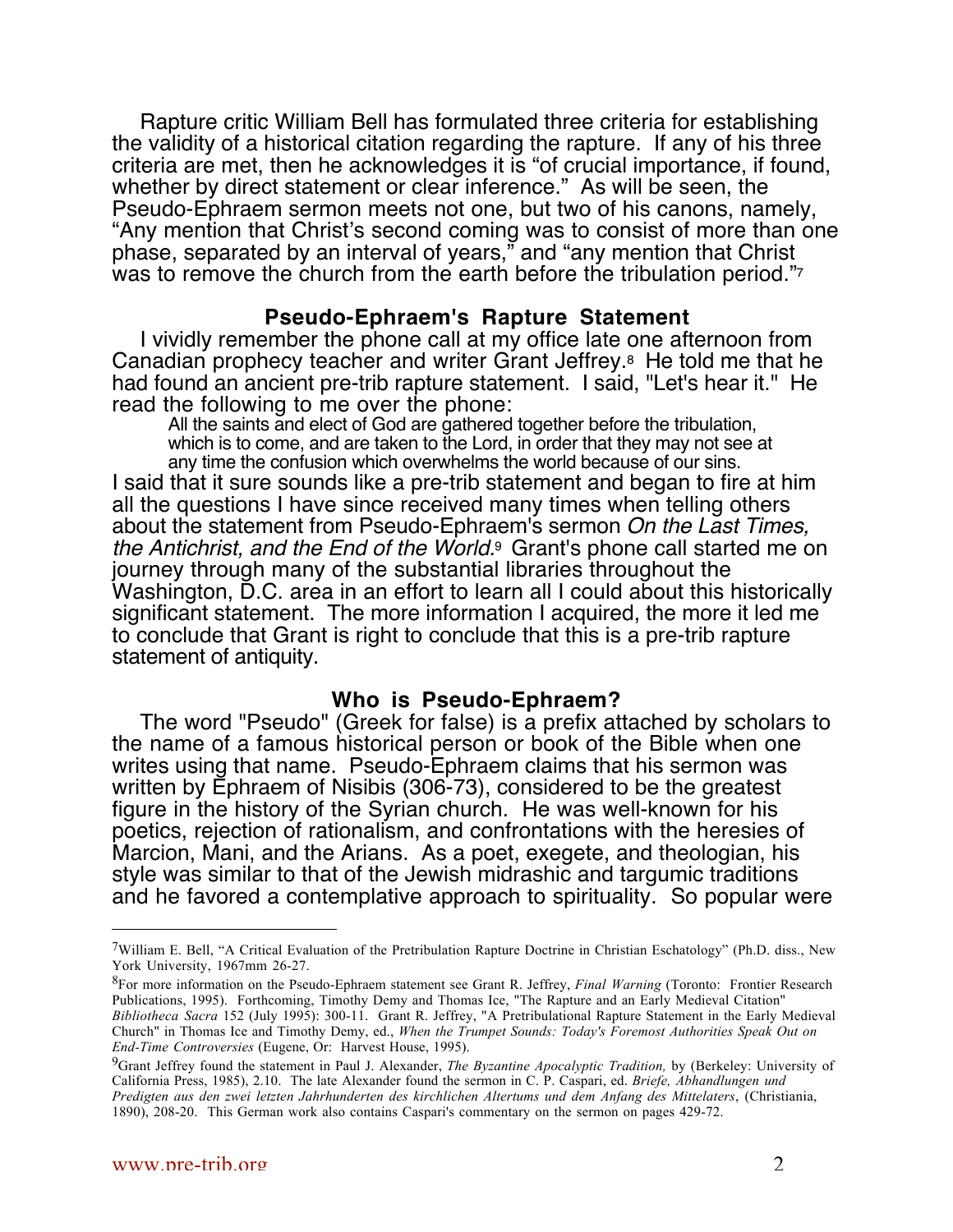his works that in the fifth and sixth centuries he was adopted by several Christian communities as a spiritual father and role model. His many works, some of doubtful authenticity, were soon translated from Syriac into Greek, Armenian, and Latin.

It is not at all unreasonable to expect that a prolific and prominent figure such as Ephraem would have writings ascribed to him. While there is little support for Ephraem as the author of the Sermon on the End of the World, Caspari and Alexander have demonstrated that Pseudo-Ephraem was "heavily influenced by the genuine works of Ephraem."<sup>10</sup> What is more difficult, though secondary to the main purpose of this article, is determining the exact date, purpose, location of, and extent of subsequent editorial changes to the sermon.11

Suggestions on the date of the writing of the original sermon range from as early as Wilhelm Bousset's 373 date,12 to Caspari's estimation of sometime between 565 and 627.13 Paul Alexander, after reviewing all the argumentation, favors a date for the final form similar to that suggested by Caspari,14 but Alexander also states simply, "It will indeed not be easy to decide on the matter."15 All are clear that it had to have been written before the spread and domination of Islam.

#### **Pseudo-Ephraem's Sermon**

The sermon consists of just under 1500 words, divided into ten sections and has been preserved in four Latin manuscripts. Three of these date from the eighth century and ascribe the sermon to Ephraem. A fourth manuscript from the ninth century, claims not Ephraem, but Isidore of Seville (d. 636) as author.16 Additionally, there are subsequent Greek and Syriac versions of the sermon which have raised questions regarding the language of the original manuscript. On the basis of lexical analysis and study of the biblical citations within the sermon with Latin, Greek, and Syriac versions of the Bible, Alexander believed it most probable that the homily was composed in Syriac, translated first into Greek, and then into

12W. Bousset, *The Antichrist Legend,* trans. A. H. Keane (London: Hutchinson and Co., 1896), 33-41. An early date is also accepted by Andrew R. Anderson, *Alexander's Gate: Gog and Magog and the Enclosed Nations.* Monographs of the Mediaeval Academy of America, no. 5. (Cambridge, MA.: Mediaeval Academy of America, 1932):16-18.

<sup>&</sup>lt;sup>10</sup>Paul J. Alexander, "The Diffusion of Byzantine Apocalypses in the Medieval West and the Beginnings of Joachimism," in *Prophecy and Millenarianism: Essays in Honour of Marjorie Reeves,* ed. Ann Williams (Essex, U.K. : Longman, 1980), 59.

<sup>11</sup>Paul J. Alexander, "Medieval Apocalypses as Historical Sources," *American Historical Review* 73 (1968): 1017. In this essay Alexander addresses in-depth the historical difficulties facing the interpreter of such texts. To these difficulties, issues of theological interpretation and concern must also be added.

<sup>13</sup>Caspari, 437-42.

<sup>14</sup>Alexander, *Byzantine Apocalyptic Tradition,* 147. This leaves the possibility that the work may have been altered or revised prior to the date of the extant manuscripts.

 $15$ Ibid., 145. Earlier, he writes: "All that is certain, is as Caspari pointed out, that it must have been written prior to Heraclius' victories over Sassanid Persia, for the author talks repeatedly of wars between Rome and Persia and such discussions do not make sense after Heraclius' victories and the beginning of the Arab invasions" (144).

<sup>&</sup>lt;sup>16</sup>Ibid., 136-37. The only critical edition is Caspari's which suffers a lack of objectivity in that he relied upon only two of the four extant manuscripts.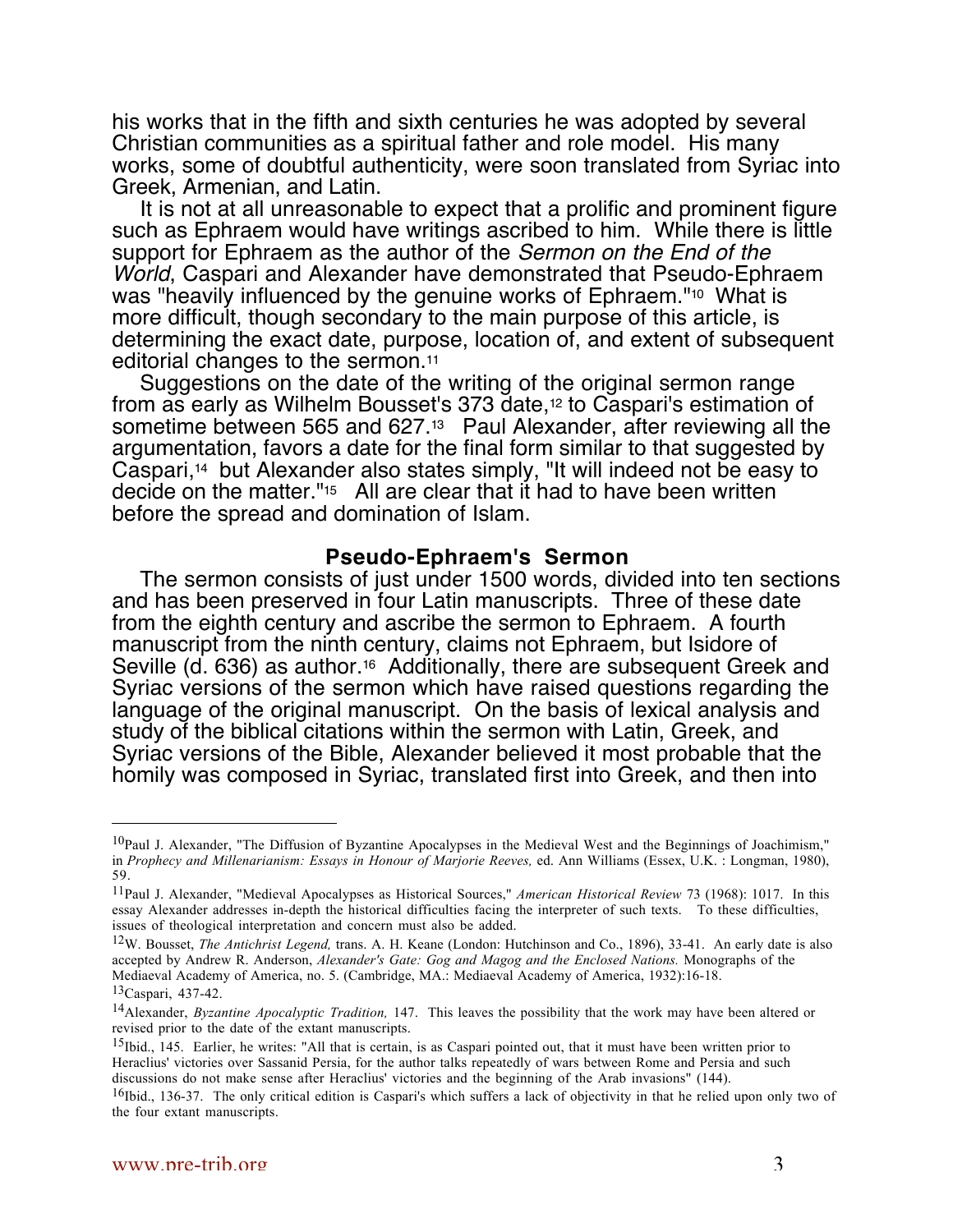Latin from the Greek.<sup>17</sup> Regardless of the original language, the vocabulary and style of the extant copies are consistent with the writings of Ephraem and his era. It appears likely that the sermon was written near the time of Ephraem and underwent slight change during subsequent coping.

What is most significant for present-day readers is the fact that the sermon was popular enough to be translated into several languages fairly soon after its composition. The significance of the sermon for us today is that it represents a prophetic view of a pre-trib rapture within the orthodox circles of its day.

The sermon is built around the three themes of the title On the Last Times, the Antichrist, and the End of the World and proceeds chronologically. The fact that the pre-trib statement occurs in section 2, while the antichrist and tribulation are developed throughout the middle sections, followed by Christ's second coming to the earth in the final section supports a pre-trib sequence. This characteristic of the sermon fits the first criteria outlined by William Bell, namely "that Christ's second coming was to consist of more than one phase, separated by an interval of years." Thus, phase one is the rapture statement from section 2; the interval of 3 1/2 years, 42 months, and 1,260 days, said to be the tribulation in sections 7 and 8; the second phase of Christ's return is noted in section 10 and said to take place "when the three and a half years have been completed."18

## **Why Pseudo-Ephraem's Statement is Pretribulational**

After learning of Pseudo-Ephraem's rapture statement, I shared it with a number of colleagues. My favorite approach was to simply read the statement, free of any introductory remarks, and ask what they thought. Every person, whether pre-trib or not, concluded that it was some kind of pre-trib statement. A few thought it was a statement from such pre-trib proponents like John Walvoord or Charles Ryrie. Most noted the clear statement concerning the removal of believers before the tribulation as a reason for thinking the statement pre-trib. This is Bell's second criteria for identifying a pre-trib statement from the past, namely, "any mention that Christ was to remove the church from the earth before the tribulation period." Note the following reasons why this should be taken as a pre-trib statement:

1) Section 2 of the sermon begins with a statement about imminency: "We ought to understand thoroughly therefore, my brothers, what is imminent [Latin "*immineat*"] or overhanging."<sup>19</sup> This is similar to the modern

 $17$ Ibid., 140-44.

<sup>&</sup>lt;sup>18</sup>Caspari, 219. English citations are taken from a translation of the sermon provided by Cameron Rhoades, instructor of Latin at Tyndale Theological Seminary, Ft. Worth, TX.

 $19$ Ibid., 210.